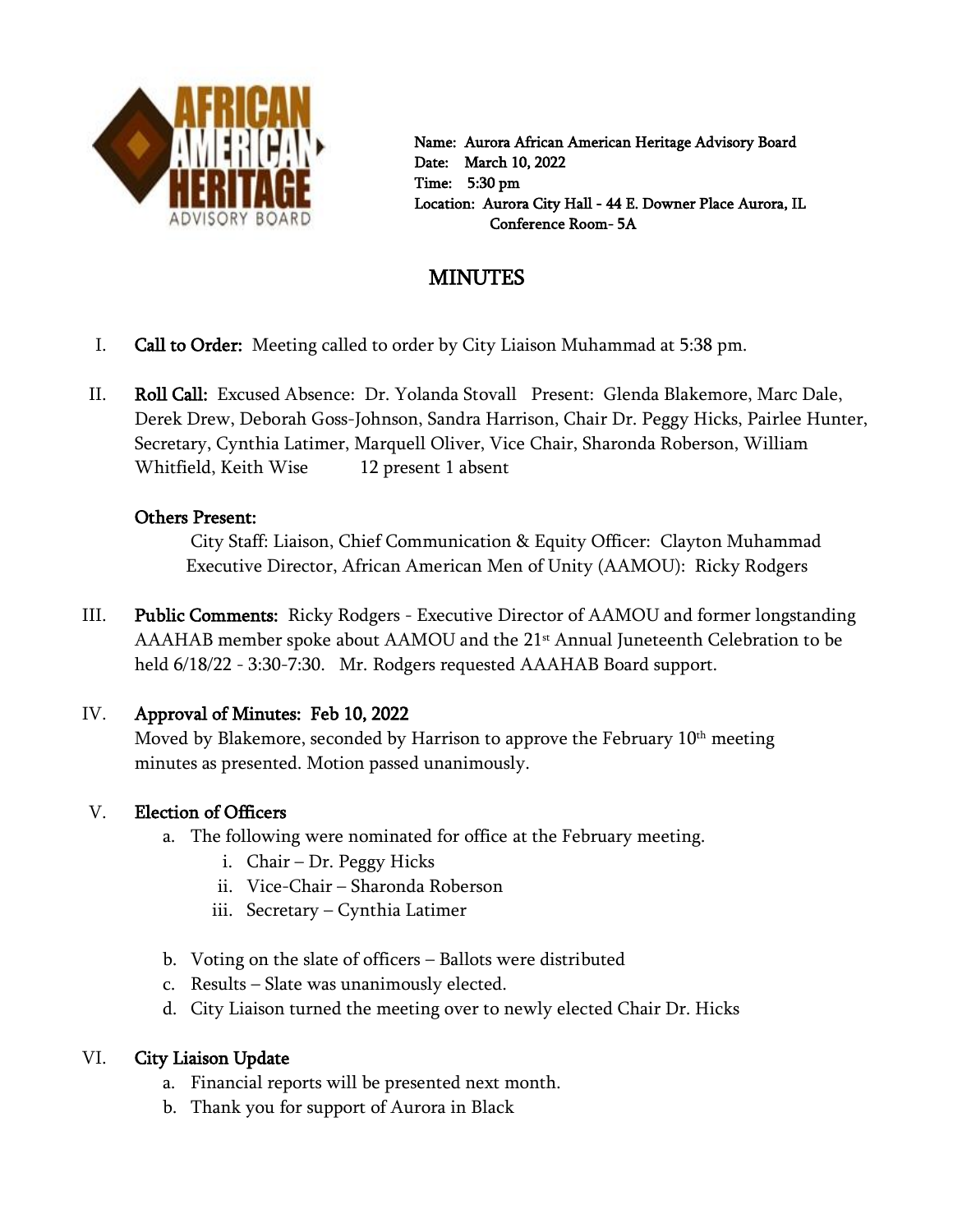- c. By Mayoral and City Council action, city employees will have a paid holiday for Juneteenth. Multiple events have already been scheduled:
	- i. Supporting AAMOU Juneteenth event 6/18/22 MLK Park
	- ii. Raising Pan African flag on Juneteenth
	- iii. Divine 9 Juneteenth Food Giveaway
- d. Scholarship Presentation from Community Foundation re: funding opportunities will be held at an upcoming meeting
- e. Board members should have received an invitation to the Mayor's State of the City Address – 3/16/22 – Moving Aurora Forward: The Facts & The Figures.
- VII. Status of AAAHAB Membership Positions: All 13 filled Welcome, Dr. Yolanda Stovall
- VIII. Member Compliance Requirement: Open Meetings Act Training Dr. Hicks asked if there is a list of those who have been completed. Chair Hicks asked for Mr. Muhammad to resend the link to members and asked members to complete by the next meeting.

#### IX. Old Business

#### X. New Business:

- a. Review Mission Statement Both the vision and mission statement are listed on the website. Motion to table to the next meeting. Moved by Goss-Johnson, Seconded by Drew. Motion passed unanimously.
- b. AAAHAB Goals Chair asked members to identify three goals that can be attained in the next couple of months. Members brainstormed ideas for goals, activities, and projects. Discussion will continue next month.
- c. Initial discussion re: Sub-committee suggestions Members began to brainstorm ideas for sub-committees. Further discussion and identification of sub-committees at April meeting.
- XI. Future Activities and Calendar: Tied to agenda item X.b., will discuss next meeting.
- XII. For the Good of the Board: AAAHAB members made announcements and gave updates on items not on the agenda and which do not require a vote.
	- a. AAAHAB member contact sheets were distributed
	- b. Question on the status of a Black business directory and ABC (Aurora Business Communication)
	- c. All cultural boards in the city are led by women Women's History Month Recognition at City Council March 22nd
	- d. Chair and members thanked Mr. Muhammad for all that he does

#### XIII. Announcements: